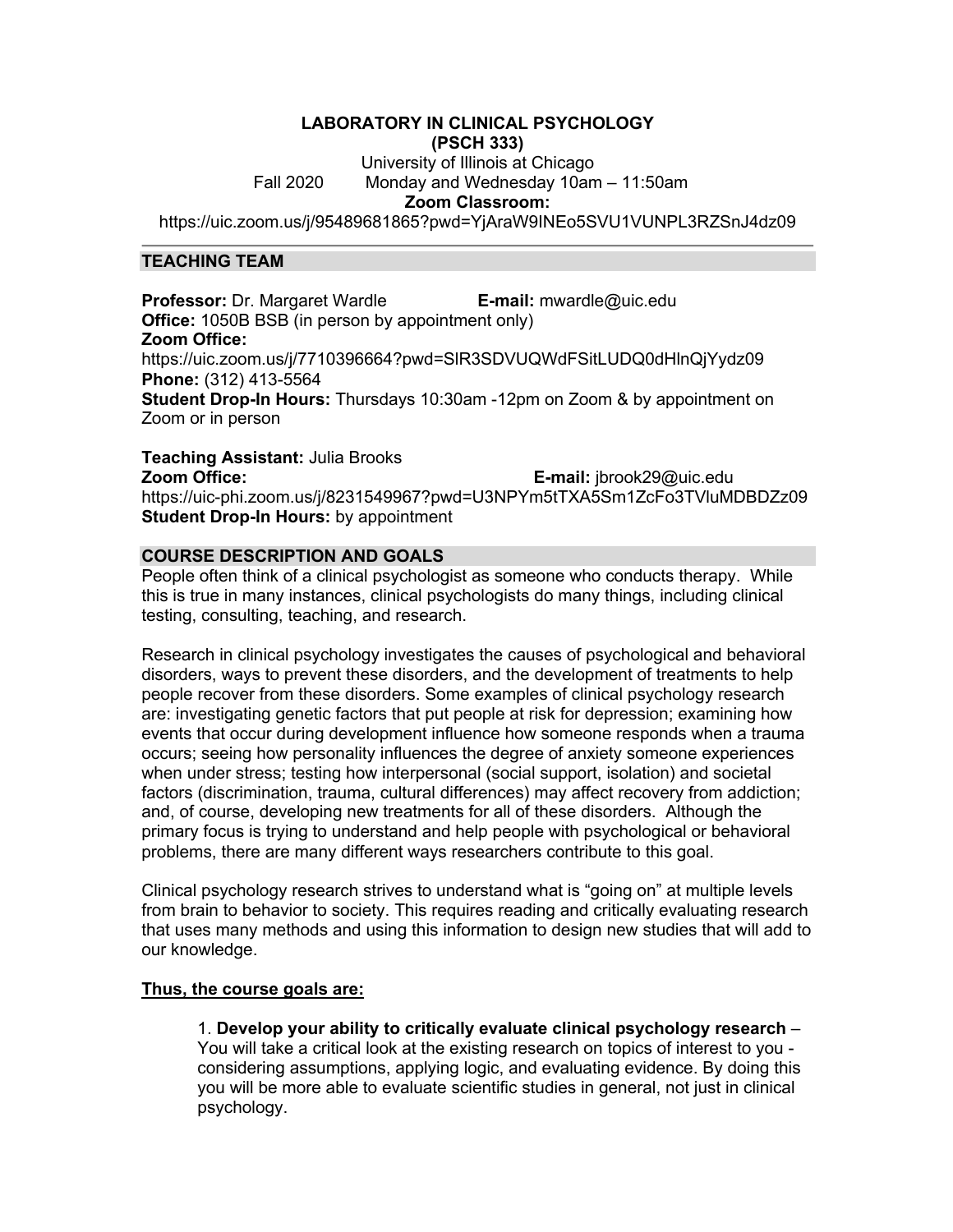**2. Gain skills in designing and conducting clinical psychology research -** You will learn how to formulate research hypotheses, transform your ideas into a study, and see the results, as you develop and run your own research studies to address important issues in the field. While we will focus on clinical psychology topics, these skills are handy whenever you want to figure out what is causing something to happen.

**3. Learn how to present your findings to others -** Research is only useful if it is communicated. Thus, you will also learn how to present your research effectively. We will teach you two ways scientists commonly use: A poster and a paper. Clear communication is key in any field, so the feedback you get on these assignments can help you in many possible careers.

**Special note for Fall 2020** – due to the ongoing COVID-19 pandemic, the course will be taught all online. I will hold live, interactive online classes during the regular class time, although I may occasionally use pre-recorded lectures to make time for individual meetings. I know this is a difficult time for everyone, and that technical difficulties with online learning are overlaid on top of major life challenges and traumatic society-wide events. Under those circumstances, I'm guessing many of you are wondering if doing this class online is worth it. I have thought this through very carefully, and I am confident we can meet the course goals in an online format. In fact, I've made some exciting changes that I think will broaden what you're able to get out of the class. However, this is first time I'm teaching the class all online, so I want you to know I am open to feedback, and that I may make changes to the schedule or assignments if aspects of the course are not going as planned.

## **PREQUISITES**

This is an advanced class where you will apply knowledge you have gained in previous courses. Students must already have credit for PSCH 100 (Introduction to Psychology), PSCH 242 (Introduction to Research in Psychology), and PSCH 343 (Statistical Methods in Psychological Science). In addition, you should have credit for or be concurrently enrolled in PSCH 270 (Abnormal Psychology) or PSCH 210 (Theories of Personality). If you have not taken these prerequisites, you can't take this class yet.

## **COURSE MATERIALS**

There are a few reading assignments, which will be available in the Blackboard site for this course. However, reading assignments are minimal because you are expected to select your own reading based on your research projects in the class. So YOU will be identifying what you need to read in order to complete your own research projects.

We will be using APA style,  $7<sup>th</sup>$  edition for assignments. I typically make copies of the manual available in class, but because we are online this year, we will be using these online resources instead. If something is not in here, you are not responsible for it:

- https://apastyle.apa.org/style-grammar-guidelines
- https://owl.purdue.edu/owl/research\_and\_citation/apa\_style/apa\_style\_introduction.h tml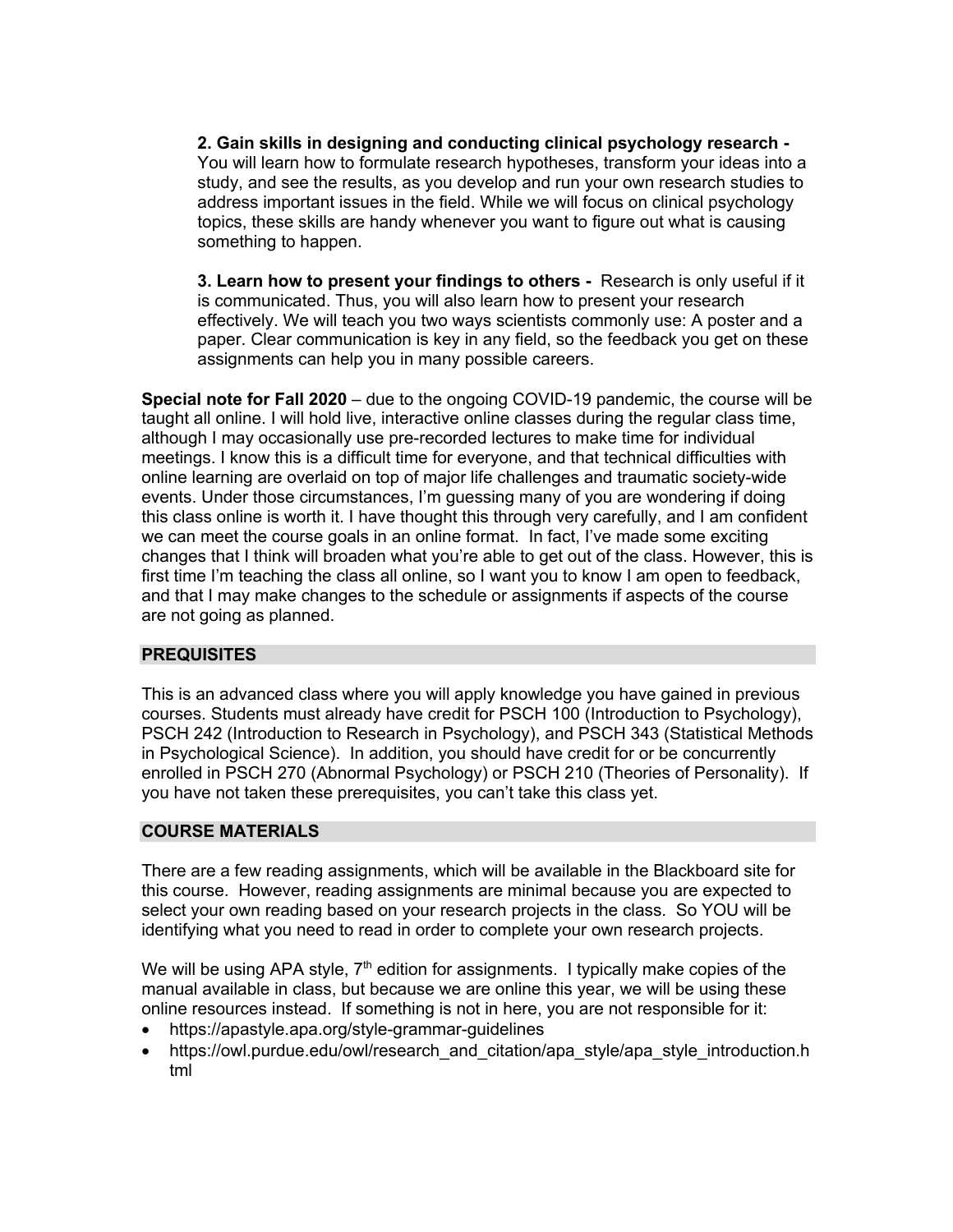# **COURSE REQUIREMENTS**

**Class Participation – 20% of grade:** This course will be taught online, through interactive lectures and work periods that take place during the scheduled class time. All classes will be recorded and posted to Blackboard along with all slides and materials. However, it still critically important that you attend and participate in class, for several reasons: 1. Classes are "hands on" - you will actually be conducting research during class. 2. The course moves rapidly, and classes build on one another to provide the skills you need to do research, so missing class makes it hard to catch up. 3. The TA and I provide a lot of individual assistance during class, so even if research is not your best area, by attending regularly you can get one-on-one help and do well. Because in my experience active participation is so important to your success, I have made it part of your grade. However, I also recognize students have legitimate reasons to miss class, such as illness or technical difficulties. I have come up with the following policy to try to provide flexibility while making sure you're encouraged not to fall behind:

**1. You can drop one participation point**. You can miss one class during the semester, no questions asked, and still get a 100% in participation. If you don't miss any classes, you get a bonus point!

**2. There are two ways to get each participation point.**

Default Option: Attend and participate in the online class. To get your point this way, you just need to be logged in and participating in class. Participating means:

- On-time to a reasonable degree (not more than 10 min. late, and not consistently late)

- Prepared with what you are supposed to bring/do in class as listed on the syllabus

- Engaging constructively (e.g. on topic, not making personal comments, giving concrete suggestions for improvement when asked)

Make-Up Option: Watch the recorded class, and check in with the professor. To get your point this way, you need to do two things. 1. Watch the recorded class by 5pm Friday of the week it was presented. 2. Either come to drop-in hours that week or schedule a separate time to check in with me, also by 5pm Friday of that week. Just sending me an e-mail does not count, I need to check in with you by video conferencing or phone so I can make sure you understood the material.

**Research Assignments – 65% of grade:** Consistent with the focus of this course on applying knowledge to real activities, there are no exams. Instead, most of your grade comes from assignments you will do while carrying out two major research projects. These will be: 1. A field study of online behavior; 2. A laboratory study. Throughout the course you will be in an "interest group" of 3-4 people with similar topics. You will conduct the field study with your group, but produce an individual product that will be graded. The laboratory study will be an individual project, although your group will still provide you with help and feedback. The breakdown for research assignments is:

**Basic Training (10%):** To do research you need to understand the ethical issues involved, so you will complete two online training courses in ethics. The breakdown for basic training is:

Online CITI Ethics training (5%) – This is the real training required of all researchers at UIC. It will teach you about the major ethical issues and principles involved in doing research with real people as your subjects.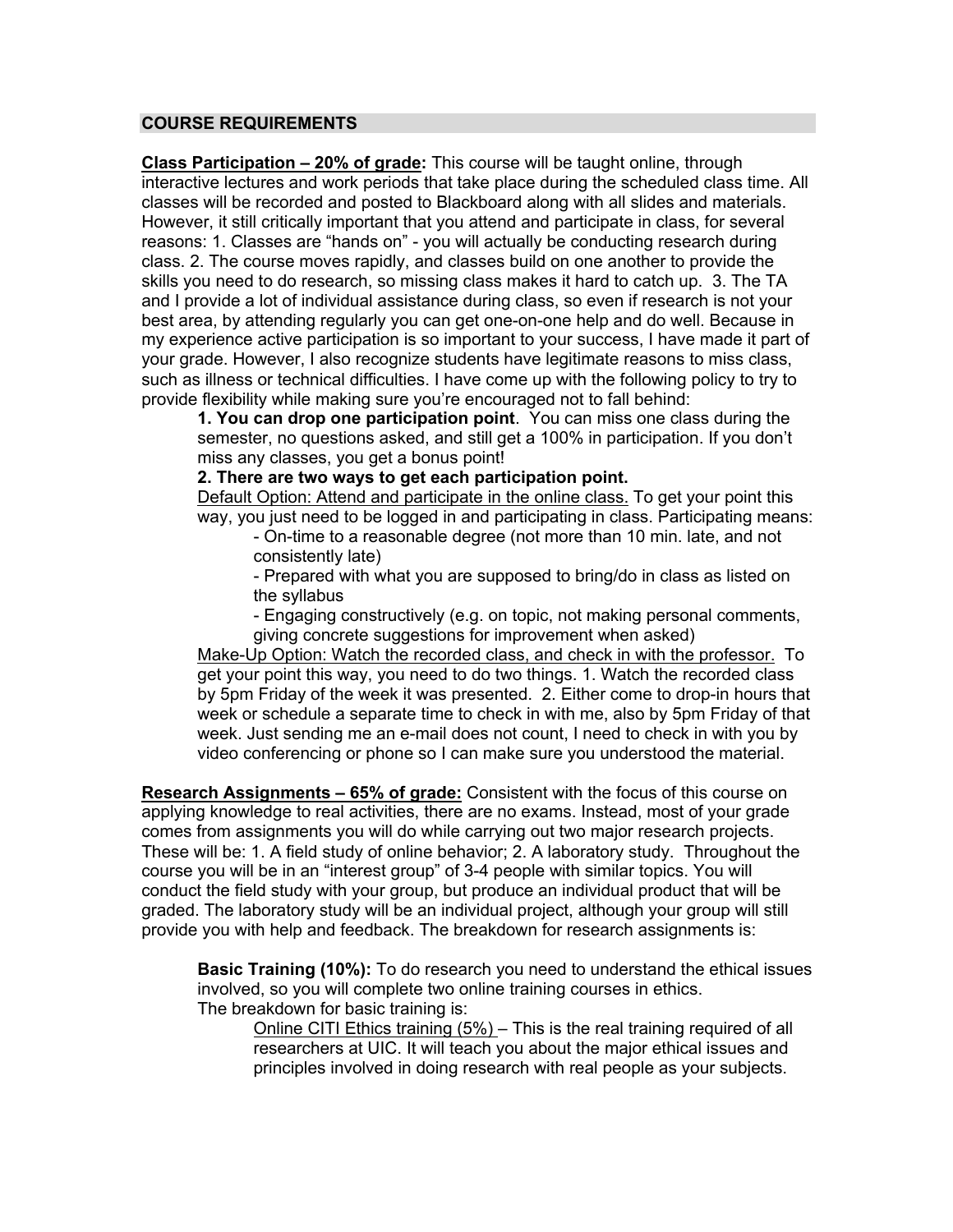Online plagiarism course  $(5%)$  – Science builds on the work of others, and it is ethically important to credit others for their ideas. This course will help you identify what plagiarizing is, and how to avoid it.

**Field Study (20%):** There are some things we can learn about people just by carefully observing their natural behavior "in the field". For example, you could assess whether people who are alone vs. in a group are more likely to assist you when you drop a bunch of papers on the sidewalk, or whether people looking at their phones are less likely to be smiling than people who are not. These are just some ideas – you will come up with questions that are interesting to you.

Because the public behaviors we usually observe have been radically changed by the pandemic, your interest group will select a behavior that you can observe in public online forums (e.g. Twitter, TikTok). You will produce an annotated bibliography evaluating the research that has already been done on your topic. Each member will then complete a certain number of observations. Group members will pool their observations to make a group data set, and conduct statistical analyses together to test their hypothesis, but each individual will complete their own poster based on the results. Therefore, although your group may share references to prior studies and results, you should not share the text of your annotated bibliography, or the introduction, hypotheses, methods, or discussion sections of your poster.

The breakdown for the field study is:

First Annotated Bibliography (5%) – This will allow you to organize and evaluate the research that already exists on your topic. A minimum of 5 original research articles should be summarized.

Individual Poster (15%) – The scientific poster is one major way scientists share their research, and a nice way to learn how to describe the major parts of a study (Introduction, Hypotheses, Methods, Results, Discussion) before you try writing a full paper.

**Laboratory Study (35%):** This will be a laboratory study using a task that you will program and administer online to your classmates using OpenSesame (a psychological study presentation software). We will talk more about what clinical psychology laboratory studies can look like as the class progresses. You may choose to pursue (a) an extension of published research, or (b) an idea of your own creation (keep in mind your idea must be rooted in an existing clinical psychological theory and/or research method). Once you pick an idea, you will do a second annotated bibliography to evaluate the research that has already been done on your topic. You will write your program with help from me and the TA, and your classmates will complete it. You will do statistical analyses on the data to test your hypotheses, and write a final APA-style paper (10-12 pages) describing your findings. The breakdown for the laboratory study is:

Second Annotated Bibliography (10%) – This will allow you to organize and evaluate the research that already exists on your topic. A minimum of 10 original research articles should be summarized.

Drafts - Introduction, methods, results, discussion (5%) – You will turn in a draft of each section of your paper for feedback. There are one or two points attached to each draft to encourage you to turn it in, but these are not "graded". Instead they are chances for the TA to help you fix things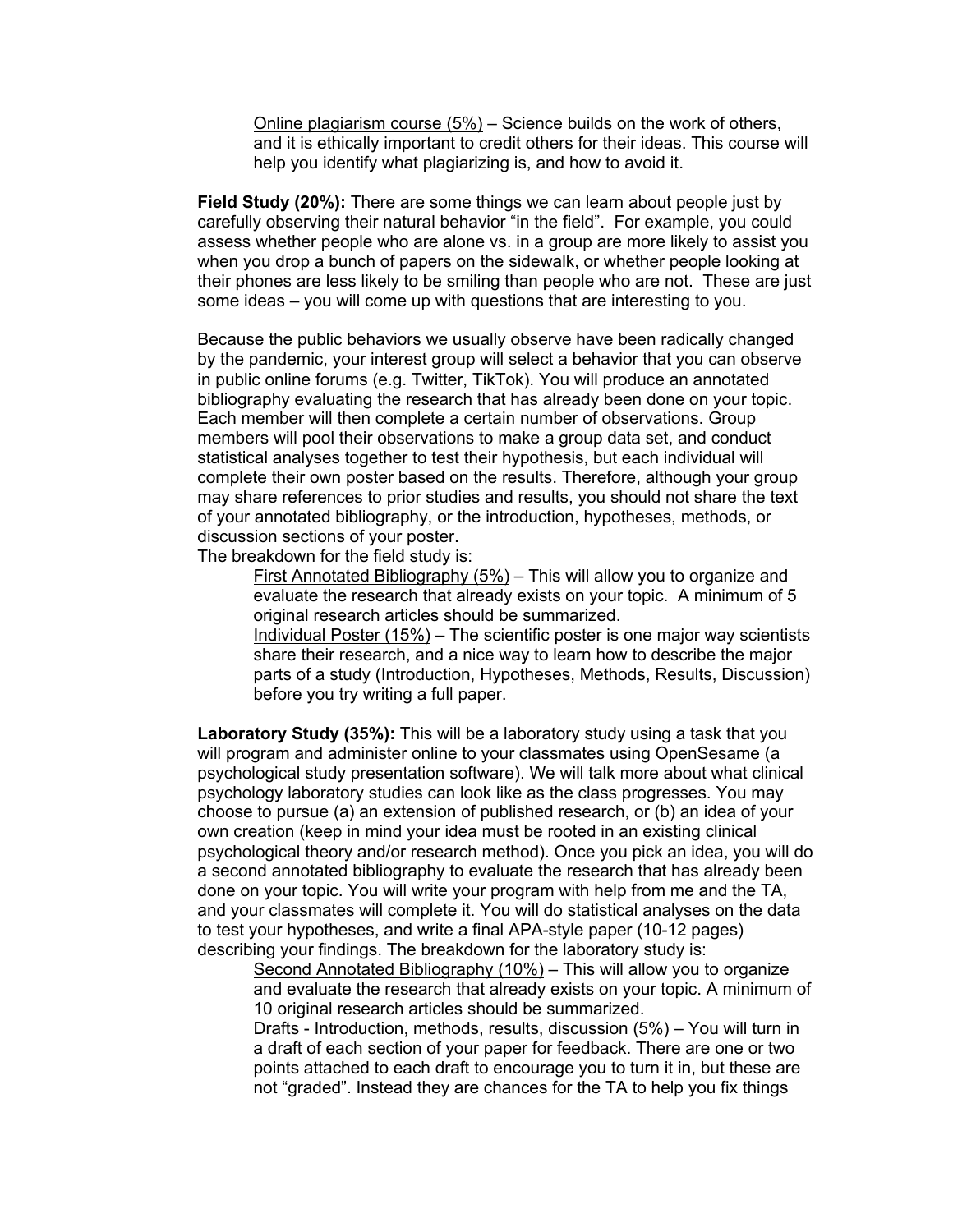before the final paper. It is to your advantage to put your best effort into these, so that you can get the feedback you need to ace the final paper. Final paper (20%) – This will be an APA-style paper (10-12 pages) describing your study and results. You will get examples and our entire scoring system as the semester progresses, and you will do drafts of each section (see above), so although this may seem a like a lot of writing, hopefully by the time you get to the end of the class, you are mostly pasting together things you've already written.

**Research Participation - 15% of grade:** To meet the educational goals of this course, everyone in the course will be conducting research and collecting data. As a member of the class, you are required to participate in the research conducted by your classmates and collect data that they will use, just as they are required to participate in your research and collect data you will use. The breakdown for research participation is:

**Contributing data to group field study (5%):** See the field study description for details.

**Completing classmates' laboratory studies (10%):** See the laboratory study description for details.

## **SUMMARY OF GRADING**

#### **Class Attendance and Participation – 20%**

#### **Research Activities and Assignments – 65%**

#### **Basic Training – 10%**

- Online CITI Ethics training (5%)
- Online plagiarism course (5%)

#### **Field Study – 20%**

- First Annotated Bibliography (5%)
- Individual poster (15%)

## **Laboratory Study – 35%**

- Second Annotated Bibliography (10%)
- Drafts introduction, hypothesis, methods, results, discussion (5%)
- Final paper (20%)

#### **Research Participation - 15%**

Contributing data to group field study – 5% Completing classmates' laboratory studies – 10%

#### **Overall grades will be on the following scale:**

**A = 90 – 100% B = 80 – 89% C = 70 – 79% D = 60 – 69% F = Below 60%**

### **COURSE POLICIES**

**Turning in Work:** You will be turning in two types of work in this class.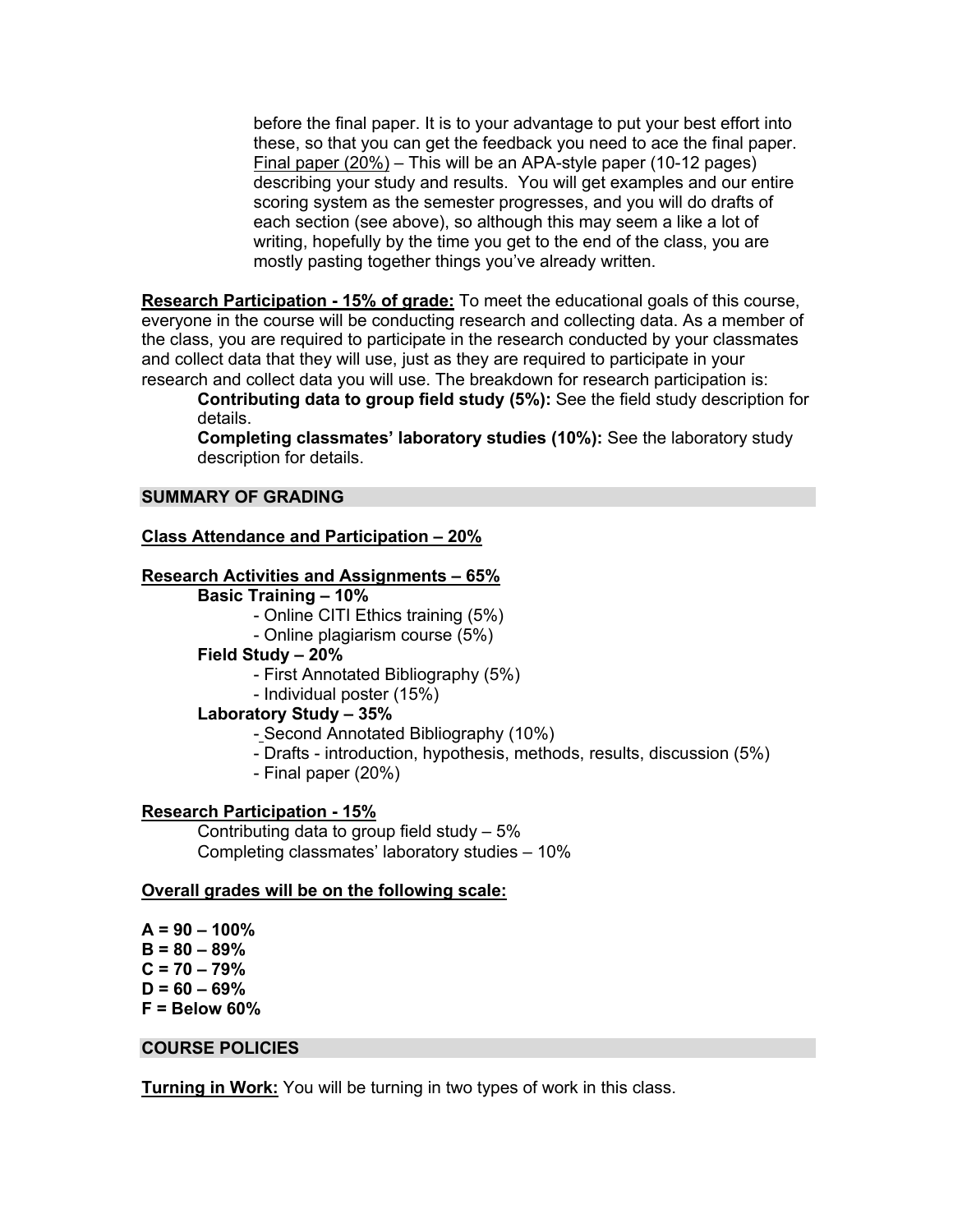**1. In-Class Work Products:** This is work you will be doing in class that we need to check or comment on, such as the program you will use to collect data in your lab study. These will not be graded, although turning them in will be required to get your participation point the day they are due. In-class work products will be turned in to a Google Drive folder we will set up and share with you, and are due by the end of the accompanying class. If you miss turning one in due to absence from class, you can complete it as part of making up your participation point for that class – talk to Dr. Wardle to make a plan for this if needed.

**2. Research Assignments:** These are the end results of your research, such as your poster and paper. These will be turned in to Blackboard, and are due prior to the start of class (i.e. before 9:59am), unless otherwise noted on the schedule. Blackboard has a tendency to "go down" at inconvenient times. If there are problems with Blackboard, assignments will be accepted via email to Dr. Wardle as a safety net (with the same 9:59am deadline). Late assignments will be accepted up to five days after the deadline, but will be penalized 10% of total possible points for each day late (i.e., "one letter grade"). For example, if you earned 95 out of a total 100 points on an assignment originally due on 9/23 at 9:59am, and turned it in at 10:00am on 9/23 (one minute late), you would receive a grade of 85/100. If turned in anytime on 9/24, you would receive 75/100. If turned in anytime on 9/25, you would receive 65/100. After 5 days, your grade would be 0 for the assignment. Exceptions can be made for emergencies, such as medical problems or catastrophic tech difficulties. If something like this happens, contact Dr. Wardle ASAP to work out a plan.

**Non-class Use of Computers, Phones and Electronics:** When I conduct this class in person, I require students to put their phones away during class, and not use computers for anything but class work. The goal is to minimize distraction for you and people around you. In an online format, distracting others is less of an issue, but I would still ask you to put away/close all non-class electronics and browser windows during class. Especially in an online format, it is far too easy to check email, browse social media, or shop during class. All of that detracts from your ability to follow the material and get the most out of the education you're paying for. How well this class works for you online will depend on in part on you treating the online class periods with the same seriousness as an in-person class, despite the fact that no one will be looking over your shoulder.

Please note, I am on-call for a clinical trial of a new medication for cocaine addiction during class hours, so I will be leaving my phone on only for calls from that study, and may need to "step out" of class to respond in the event there is a patient emergency.

## **Appropriate Behavior:**

**Online etiquette –** during lecture, please have your microphone muted, but feel free to use the "raise hand" button any time – I'll call on you and you can ask or answer a question or make a comment. You can also ask or answer a question or make a comment anytime using the chat. Please leave your video on if you can without causing a tech or privacy issue for yourself – seeing your faces really helps me know if you're following along or if I'm confusing people! When working in breakout rooms/small groups, you can leave your video or microphones on or off, use chat, or just generally do whatever works for your group.

**Everywhere etiquette -** Everyone is expected to behave maturely and professionally in class. That means: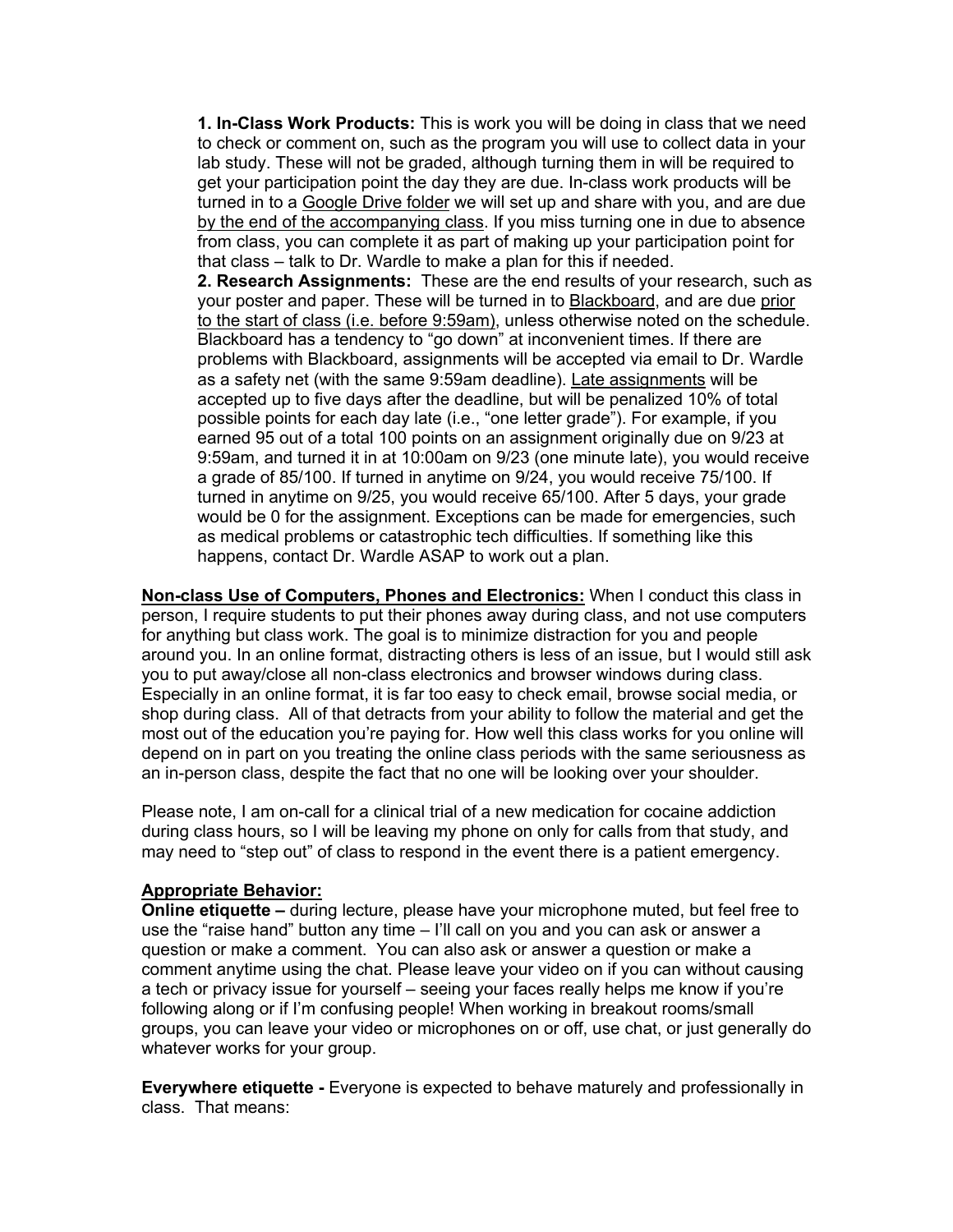- be courteous and respectful to others;
- express your own opinions in an appropriate manner;
- refrain from discriminatory or hateful speech;
- use your computer for course-related purposes only;
- provide constructive feedback with concrete suggestions for improvement when requested to do so, avoiding personal comments;

**Accessibility:** I am committed to this course being accessible to all students, regardless of race, ethnicity, religion, gender identity, economic resources, or disabilities. For adjustments that don't touch on grading (e.g. having a notetaker, recording lectures, advanced notice on particular topics), just let me know. You don't need to have a documented disability to request changes that will make the course accessible to you. I am happy to work with you to figure out what will help. If making the course accessible to you requires adjustments that touch on grading (e.g. extended time on assignments), I am still happy to make those changes! I will just ask that you register with the Office of Disability Services (ODS) and bring a letter from the DRC documenting the necessary accommodations to me. You can contact ODS at (312) 413-2103 (voice) or (312) 413- 0123 (TTY).

**Plagiarism:** To plagiarize is "to steal and pass off (the ideas or words of another) as one's own" (Merriam-Webster Dictionary). Plagiarism includes not only direct copying of source documents, but paraphrasing others' written or verbal comments without indicating the original source. It is especially important to avoid this in science, because we need to be able to check your sources to evaluate your evidence. Therefore, we will use SafeAssign to automatically screen for plagiarism in all assignments submitted to Blackboard. The consequences of submitting plagiarized work can be a) receiving a failing grade on the assignment; b) receiving a failing grade in the course; or c) being expelled from the university.

**Academic Integrity:** Students must abide by the academic integrity guidelines established by the university, and described at

http://www.uic.edu/ucat/catalog/GR.shtml#qa. Failure to maintain behavior according to these guidelines is evaluated in accord with the Student Disciplinary Policy.

**Religious Holidays:** I tried to avoid having student projects be turned in or completed on religious holidays. However, I know there are some conflicts with our scheduled class days (e.g. Yom Kippur on Sep 28<sup>th</sup>). If you have a religious observance on a deadline or class day, let me know at least a class period in advance, and we will work out a plan. Religious holidays are protected by University policy (https://oae.uic.edu/religiouscalendar/), and you will not be penalized for taking them.

**Incomplete Grades:** There are fairly strict guidelines on when I can give an incomplete grade in the class, and for getting incomplete grades off your transcript. You can see the full university policy here on incomplete grades here (https://registrar.uic.edu/student\_records/grading\_system.html). If you have a major emergency that you think may keep you from completing the class, the most important thing is to talk to me about it as soon as possible. I can't issue an incomplete after final grades are submitted.

## **HELPFUL RESOURCES AND TIPS**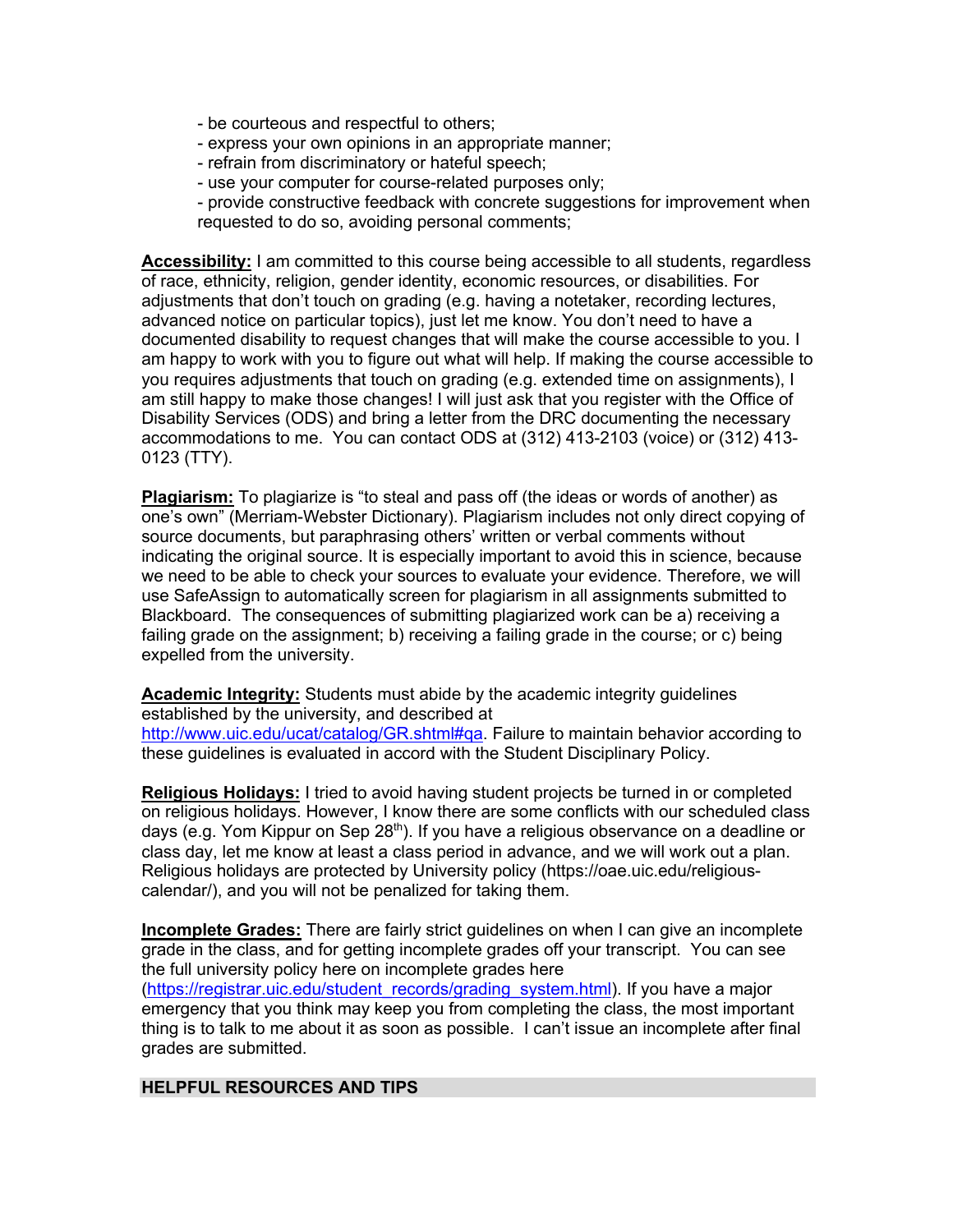**Internet/Computer Access:** I have tried to minimize the requirements for your personal computers by using the UIC virtual lab desktops for all specialized software, but you will still need a reasonably stable computer and consistent internet access to fully participate. I know this can be a challenge. ACCC has guides here on getting free loaner laptops and internet connections: https://accc.uic.edu/online-learning/online-learningstudents/basic-requirements-students/. Sometimes it helps to have a professor request these things for you, so if you are worried you don't have the computing resources needed for the course, talk to me and I will help you figure it out.

# **Drop-In Hours:**

Even though we are not on campus, drop-in hours are still happening. I will be hanging out in my Zoom Office (separate from our classroom, listed at the top of the syllabus) during drop-in hours, just waiting for you to show up. Drop by anytime during those hours, this time is for you! You can also set up a separate time to do a video or phone chat with me or with your TA if those hours don't work for you. If you have a question, are concerned about your performance, or want to connect with me or your TA about your interest in the field, this is the time!

# **UIC Writing Center**:

This is a writing intensive course, which can be challenging. The UIC Writing Center is an invaluable resource for writing support, improving effective communication, and meeting deadlines. We often recommend it to students. During the pandemic, the writing center is doing online appointments - visit https://writingcenter.uic.edu/ to make an appointment. They will work with you at any stage of an assignment, including planning before you even start writing. Feel free to contact them early and often during the course.

**UIC Library:** The libraries' physical locations are closed during the pandemic, but they are still available for research support online. You can chat with a librarian from Sun. to Thurs., 7:30 a.m. to 1 a.m.; Fri., 7:30 a.m. to 9 p.m.; and Sat., 7:30 a.m. to 7 p.m. Library faculty are also available for virtual research consultations – fill out the form, and a librarian will send a link to WebEx for the appointment. All of these options are available at https://library.uic.edu/contact, and are great ways to get help with your literature reviews! You can also check out the subject guides compiled by the librarians for research in psychology here: https://researchguides.uic.edu/psychology

**UIC Counseling Center and Crisis Hotline**: Completing your course work and maintaining your responsibilities outside of school can be challenging in the best of times, and many students may find themselves struggling right now. UIC has some excellent resources for students to use to get support. All UIC students are eligible to receive free counseling services at the UIC Counseling Center (https://counseling.uic.edu/). Counseling services are still happening online. The Counseling Center also has an evening emergency phone number, the InTouch Crisis Hotline (312) 996-5535, https://counseling.uic.edu/hotline.shtml).

**Asking for a recommendation:** This is a great course to use to build relationships with a professor that would allow them to write you a recommendation. However, if you think you will want me to write you a recommendation at the end of class, just doing well in the class will not give me enough information to write the strongest letter. Please come by drop-in hours early and often to get to know me and talk about your goals for the course and your career.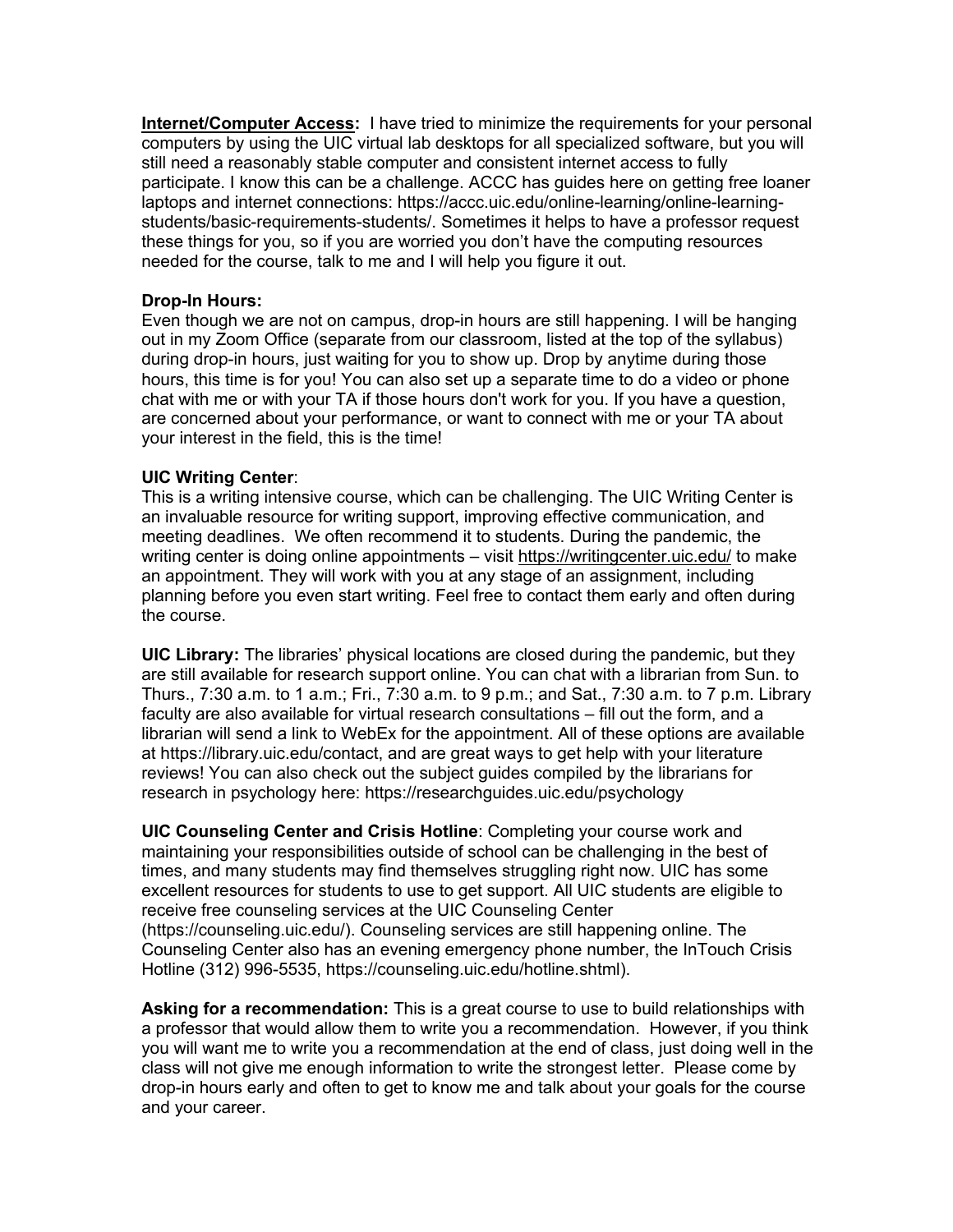# **SCHEDULE OF TOPICS (SUBJECT TO CHANGE)**

| <b>Date</b>             | <b>Module/Topic</b>                                                    | <b>Class Activities</b>                                                                                                                                                                                                                                                                                              | <b>Assignments</b>                                                                                                                     |
|-------------------------|------------------------------------------------------------------------|----------------------------------------------------------------------------------------------------------------------------------------------------------------------------------------------------------------------------------------------------------------------------------------------------------------------|----------------------------------------------------------------------------------------------------------------------------------------|
| Aug<br>24 <sup>th</sup> | <b>Introduction - What</b><br>is clinical psychology<br>research?      | <b>Lecture 1</b> – "Intro to clinical psychology<br>research"<br><b>Activities -</b><br>Review syllabus<br>Talk about possible topics in clinical<br>psychology                                                                                                                                                      | Start CITI Training - Due Aug 31 <sup>st</sup><br>https://about.citiprogram.org/en/homepage/                                           |
| Aug<br>26 <sup>th</sup> | <b>Introduction - Brief</b><br>review of research<br>methods           | Lecture 2 - "(Very) Brief review of research<br>methods"<br><b>Activities -</b><br>Form interest groups                                                                                                                                                                                                              |                                                                                                                                        |
| Aug<br>31 <sup>st</sup> | Field Study - What<br>is field research?                               | Lecture 3 - "Field research in clinical<br>psychology"<br>Handouts - "How to use virtual desktop"<br><b>Activities -</b><br>Learn how to use virtual desktops<br>$\bullet$<br>Meet in interest groups to select a study<br>$\bullet$<br>topic and begin to design a field study<br>Discuss idea with TA or professor | Due before class:<br>Turn in CITI certificate on <b>Blackboard</b>                                                                     |
| Sep<br>2 <sub>nd</sub>  | Field Study -<br>Learning about your<br>topic: How to find<br>articles | Lecture 4 - "Finding articles"<br>Handouts - "Mendeley guide"<br><b>Activities -</b><br>Library training on conducting lit searches<br>Practice literature searches using PsychInfo<br>$\bullet$<br>Introduction to Mendeley, practice putting<br>$\bullet$<br>articles in Mendeley                                  | Start looking for five articles relevant to field<br>study - Due Sep $9th$<br>Start working on plagiarism certificate, due<br>Sep 14th |
| Sep<br>7 <sup>th</sup>  | <b>LABOR DAY - NO</b><br><b>CLASS!</b>                                 |                                                                                                                                                                                                                                                                                                                      |                                                                                                                                        |
| Sep<br>9 <sup>th</sup>  | Field Study -<br>Learning about your<br>topic: How to read<br>articles | Lecture 5 - "How to read a psychology article"<br>Handouts - "How to use Google Drive"<br><b>Activities -</b><br>Learn how to use Google Drive<br>$\bullet$                                                                                                                                                          | Due before class:<br>Find five relevant articles to discuss<br>$\bullet$<br>with group                                                 |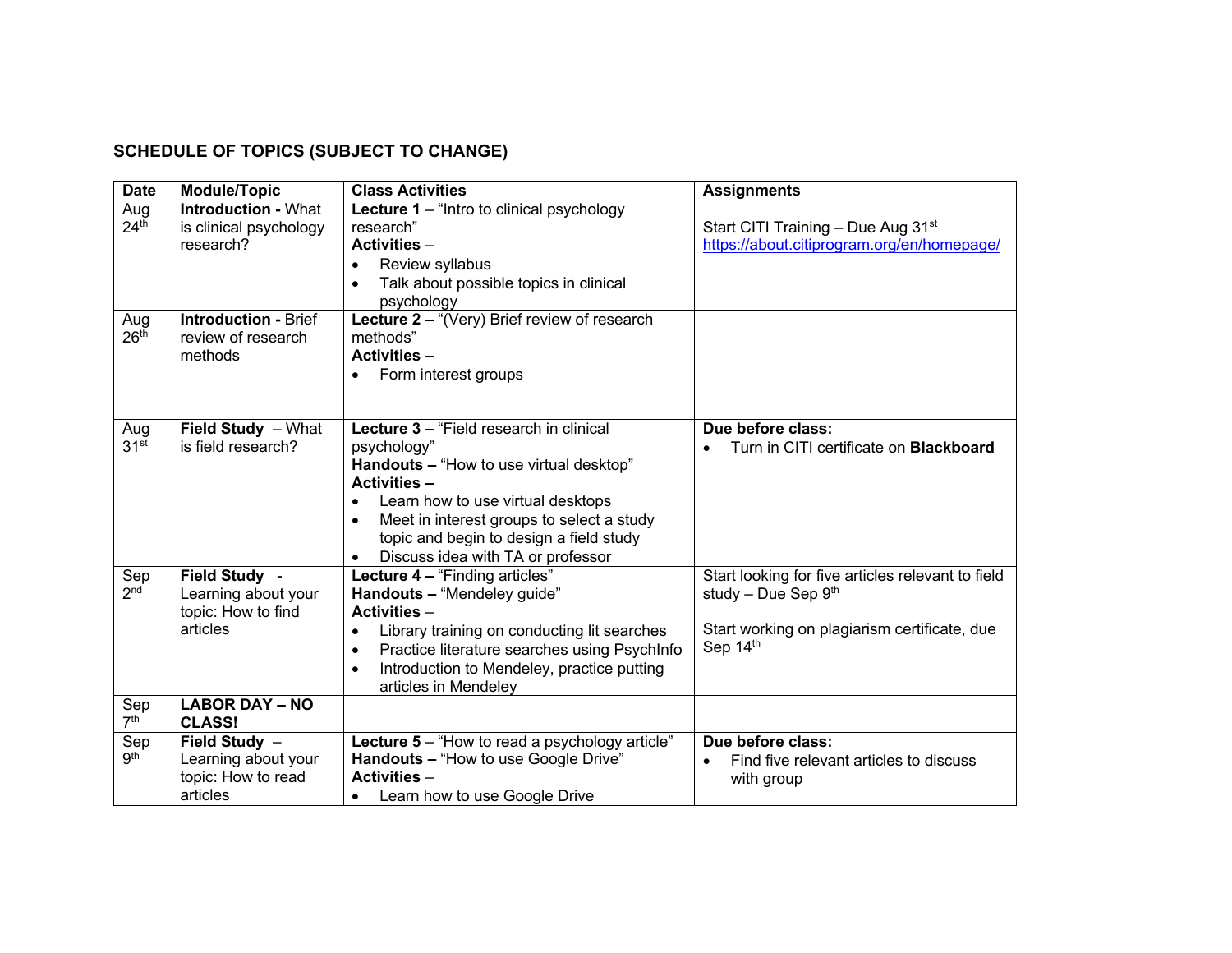|                         |                                                                                           | Compare and discuss articles with your<br>$\bullet$<br>group<br>Select five to turn in for group review<br>$\bullet$<br>Select one to explain to group                                                                                                                                                                                                                                                                                                                             | In-class work product:<br>PDFs of 5 articles selected by group in<br>group Google Drive folder before end<br>of class                                                                                                                                                                                                                                           |
|-------------------------|-------------------------------------------------------------------------------------------|------------------------------------------------------------------------------------------------------------------------------------------------------------------------------------------------------------------------------------------------------------------------------------------------------------------------------------------------------------------------------------------------------------------------------------------------------------------------------------|-----------------------------------------------------------------------------------------------------------------------------------------------------------------------------------------------------------------------------------------------------------------------------------------------------------------------------------------------------------------|
| Sep<br>14 <sup>th</sup> | Field Study -<br>Learning about your<br>topic: Putting it in your<br>own words and citing | Lecture 6 - "Putting it in your own words and<br>citing"<br>Handouts - "Annotated bibliography example",<br>"Annotated Bibliography Grading", "APA<br>reference quick guide"<br>Activities -<br>Explain one article to your group<br>$\bullet$<br>TA/Professor will review selected<br>$\bullet$<br>articles with each group for quality<br>Practice using Mendeley to format<br>$\bullet$<br>references<br>Look for replacements for any articles<br>$\bullet$<br>that don't work | Due before class:<br>Turn in Plagiarism training certificate to<br>$\bullet$<br><b>Blackboard</b><br>Read selected article and be ready to<br>$\bullet$<br>explain to your group<br>Start first annotated bibliography - Due Sep<br>21 <sup>st</sup>                                                                                                            |
| Sep<br>16 <sup>th</sup> | Field Study -<br>Operationalizing<br>variables in the field                               | Lecture 7 - "Operationalizing variables in the<br>field"<br>Handouts - "Video and text coding examples",<br>"Blank coding plan"<br><b>Activities -</b><br>Meet in interest groups to finalize design of<br>field study and make video/text coding plan<br>Review plan with TA or professor                                                                                                                                                                                         | In-class work product:<br>Draft video/text coding plan in Google<br>Drive before end of class                                                                                                                                                                                                                                                                   |
| Sep<br>21 <sup>st</sup> | Field Study -<br>Behavioral coding                                                        | Lecture 8 - "Cultural factors in clinical<br>psychology research"<br><b>Activities -</b><br>Practice coding plan in interest groups<br>$\bullet$<br>Discuss any issues arising in collection of<br>$\bullet$<br>field data<br>Make any refinements needed to coding<br>plan                                                                                                                                                                                                        | Due before class:<br>Read Wang, Y.Z., Wiley, A.R., and<br>$\bullet$<br>Zhou, X. (2007). The effect of different<br>cultural lenses on reliability and validity<br>in field data: The example of Chinese<br>immigrant parent-toddler dinner<br>interactions. Social Development, 16,<br>777-799.<br>Turn in first annotated bibliography to<br><b>Blackboard</b> |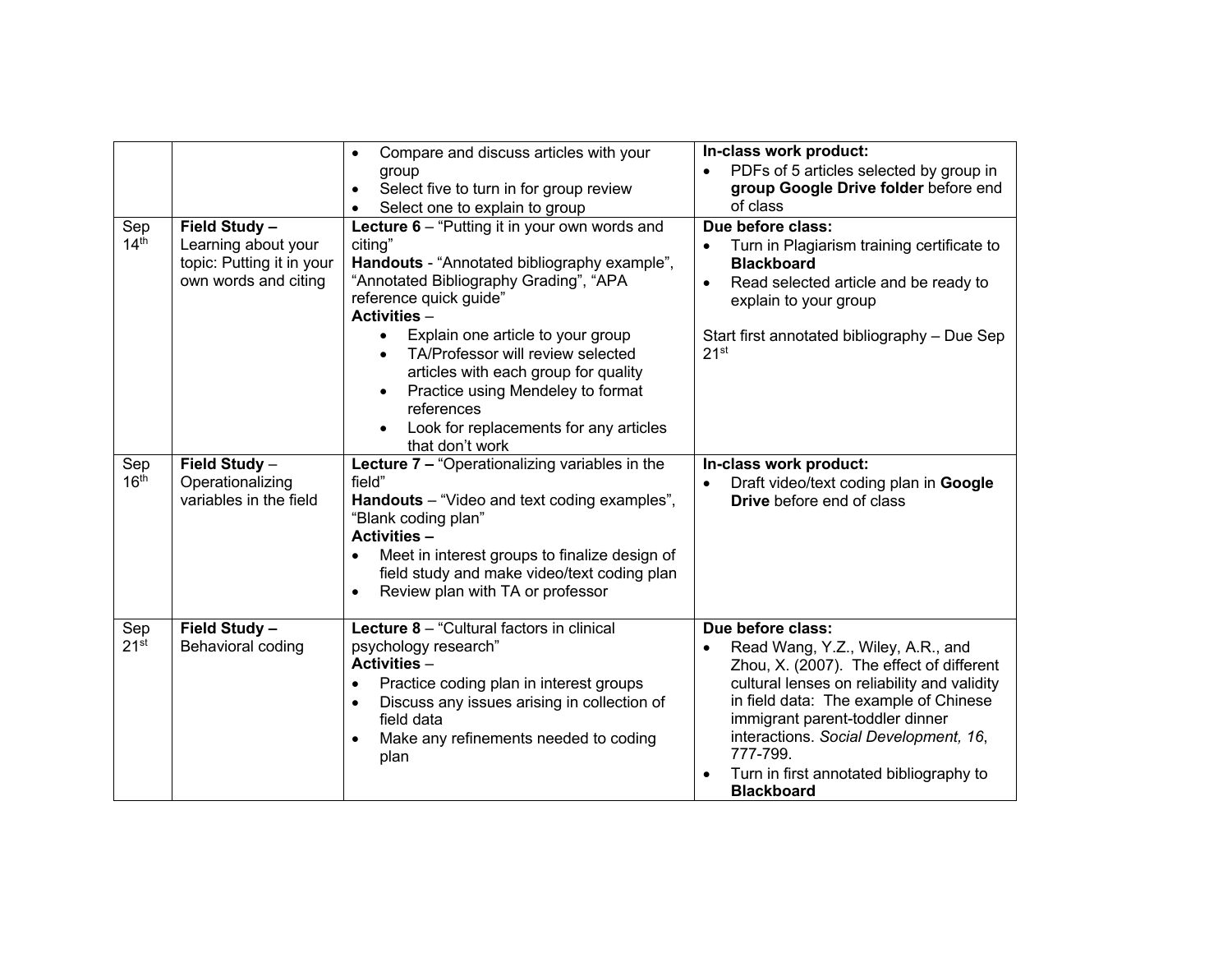|                         |                                                                 |                                                                                                                                                                                                                             | In-class work product:<br>Final video/text coding plan in Google<br><b>Drive</b> before end of class<br>Start collecting field data, due Sep 28th                                                                                                                                                  |
|-------------------------|-----------------------------------------------------------------|-----------------------------------------------------------------------------------------------------------------------------------------------------------------------------------------------------------------------------|----------------------------------------------------------------------------------------------------------------------------------------------------------------------------------------------------------------------------------------------------------------------------------------------------|
| Sep<br>23 <sup>rd</sup> | Field Study - Intro to<br>data analysis                         | Lecture 9 - "Introduction to data analysis"<br>Handouts - "Field Study Data Analysis R<br>Markdown"<br><b>Activities -</b><br>Practice in pairs using R to analyze, and<br>$\bullet$<br>Excel to graph tutorial data        |                                                                                                                                                                                                                                                                                                    |
| Sep<br>28 <sup>th</sup> | Field Study - Data<br>Prep/Analysis                             | Lecture 10 - "Field study data prep"<br><b>Activities -</b><br>Enter Field Study Data<br>$\bullet$<br>Identify the analysis you need with the<br>$\bullet$<br>professor/TA<br>Start your analysis in your groups            | In-class work product:<br>Excel file with field study data in group<br>Google Drive before end of class<br>Comments on first annotated bibliography<br>returned                                                                                                                                    |
| Sep<br>30 <sup>th</sup> | Field Study - How to<br>present results                         | Lecture 11 - "Presenting your field study"<br>Handouts - "Field study poster example", "Field<br>study poster grading"<br><b>Activities -</b><br>Finish analysis/graphing of data in groups<br>Work on posters<br>$\bullet$ | In-class work product:<br>Edited group R-Markdown for analysis<br>$\bullet$<br>uploaded to group Google Drive<br>Folder before end of class<br>Excel file with finished graph in group<br>$\bullet$<br>Google Drive by end of class<br>Start working on poster for field study, due<br>October 7th |
| Oct<br>5 <sup>th</sup>  | <b>Laboratory Study -</b><br>Formulating a<br>research question | Lecture 12 - "Laboratory designs in clinical<br>psychology"<br>Handouts - "Second Annotated Bibliography<br>Grading"<br><b>Activities -</b>                                                                                 | Start 2 <sup>nd</sup> annotated bibliography, due<br>October 14th                                                                                                                                                                                                                                  |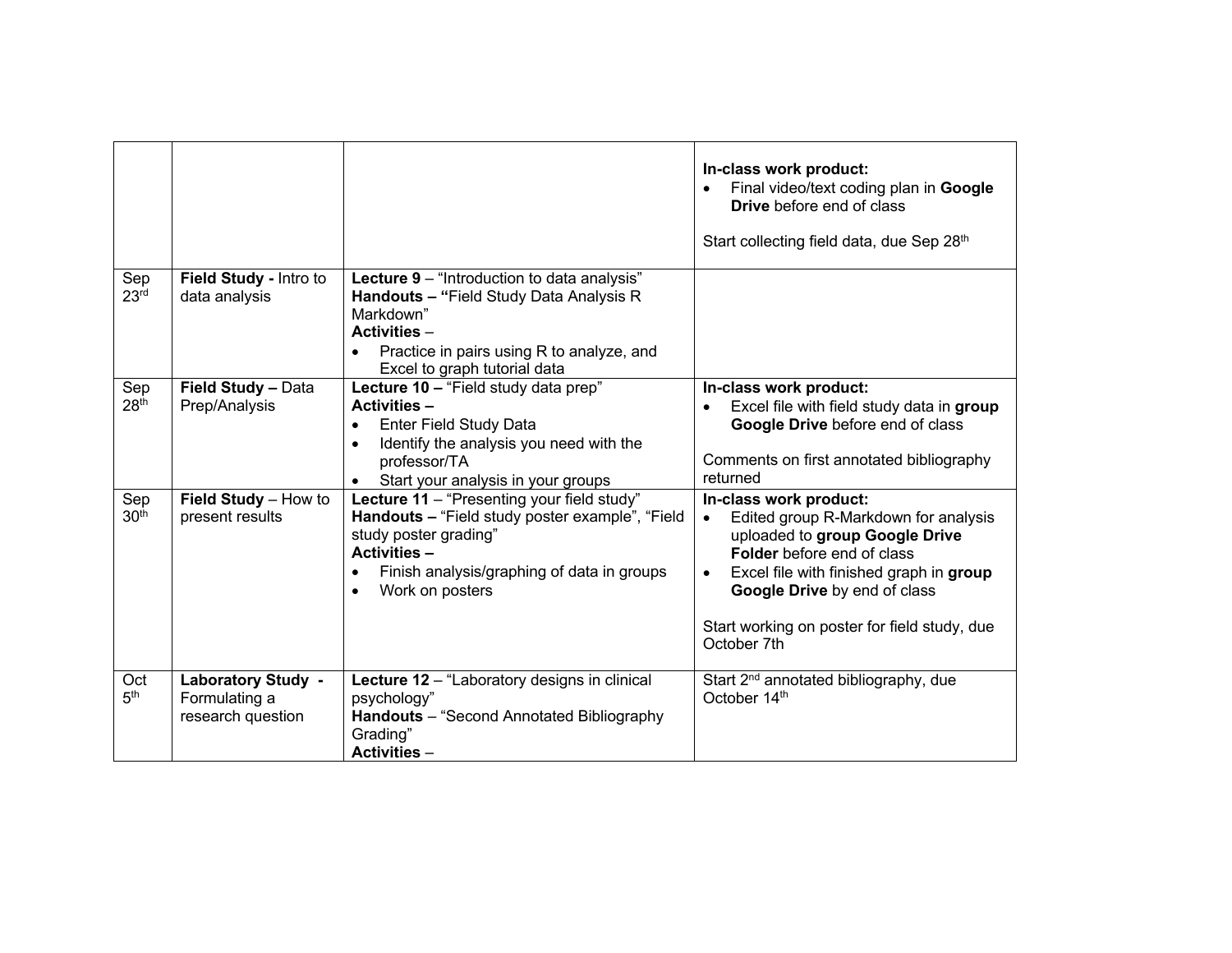|                         |                                                                        | Meet in interest groups to discuss initial<br>$\bullet$<br>questions for laboratory study and get<br>feedback                                                                                                                                                                                                                           |                                                                                                                                                                                              |
|-------------------------|------------------------------------------------------------------------|-----------------------------------------------------------------------------------------------------------------------------------------------------------------------------------------------------------------------------------------------------------------------------------------------------------------------------------------|----------------------------------------------------------------------------------------------------------------------------------------------------------------------------------------------|
| Oct<br>7 <sup>th</sup>  | Laboratory Study -<br>Literature Search                                | <b>Activities -</b><br>Meet with professor or TA to get approval<br>$\bullet$<br>on initial question<br>Open work time on literature search for<br>$\bullet$<br>laboratory study/second annotated<br>bibliography                                                                                                                       | Due before class:<br>Turn in field study poster to <b>Blackboard</b><br>$\bullet$                                                                                                            |
| Oct<br>12 <sup>th</sup> | Laboratory Study -<br>Operationalizing<br>variables in the lab         | Lecture 13 - "Operationalizing variables in the<br>lab"<br>Handouts - "Example Operationalization Plan",<br>"Blank Operationalization Plan"<br><b>Activities -</b><br>Work on operationalization outline<br>٠<br>Discuss operationalization of independent<br>$\bullet$<br>and dependent variables with interest group,<br>get feedback | In-class work product:<br>Draft operationalization plan in<br>individual Google Drive                                                                                                        |
| Oct<br>14 <sup>th</sup> | Laboratory Study -<br>Finalize<br>operationalization<br>plan           | <b>Activities -</b><br>Additional literature search to identify<br>$\bullet$<br>questionnaires, tasks or stimulus sets you<br>want to use<br>Meet with professor or TA to go over<br>$\bullet$<br>operationalization plan                                                                                                               | In-class work product:<br>Final operationalization plan in<br>individual Google Drive<br>Comments on poster returned                                                                         |
| Oct<br>19 <sup>th</sup> | <b>Laboratory Study -</b><br>Ethics in clinical<br>psychology research | <b>Lecture 14</b> – "Ethics in clinical psychology<br>research"<br>Handouts - "Study description example"<br><b>Activities -</b><br>Meet in interest groups to discuss potential<br>ethical concerns with area of<br>study/laboratory study idea<br>Produce written description of study for<br>٠<br>participants                       | Due before class:<br>Turn in 2 <sup>nd</sup> annotated bibliography to<br><b>Blackboard</b><br>In-class work product:<br>Description of study for participants in<br>individual Google Drive |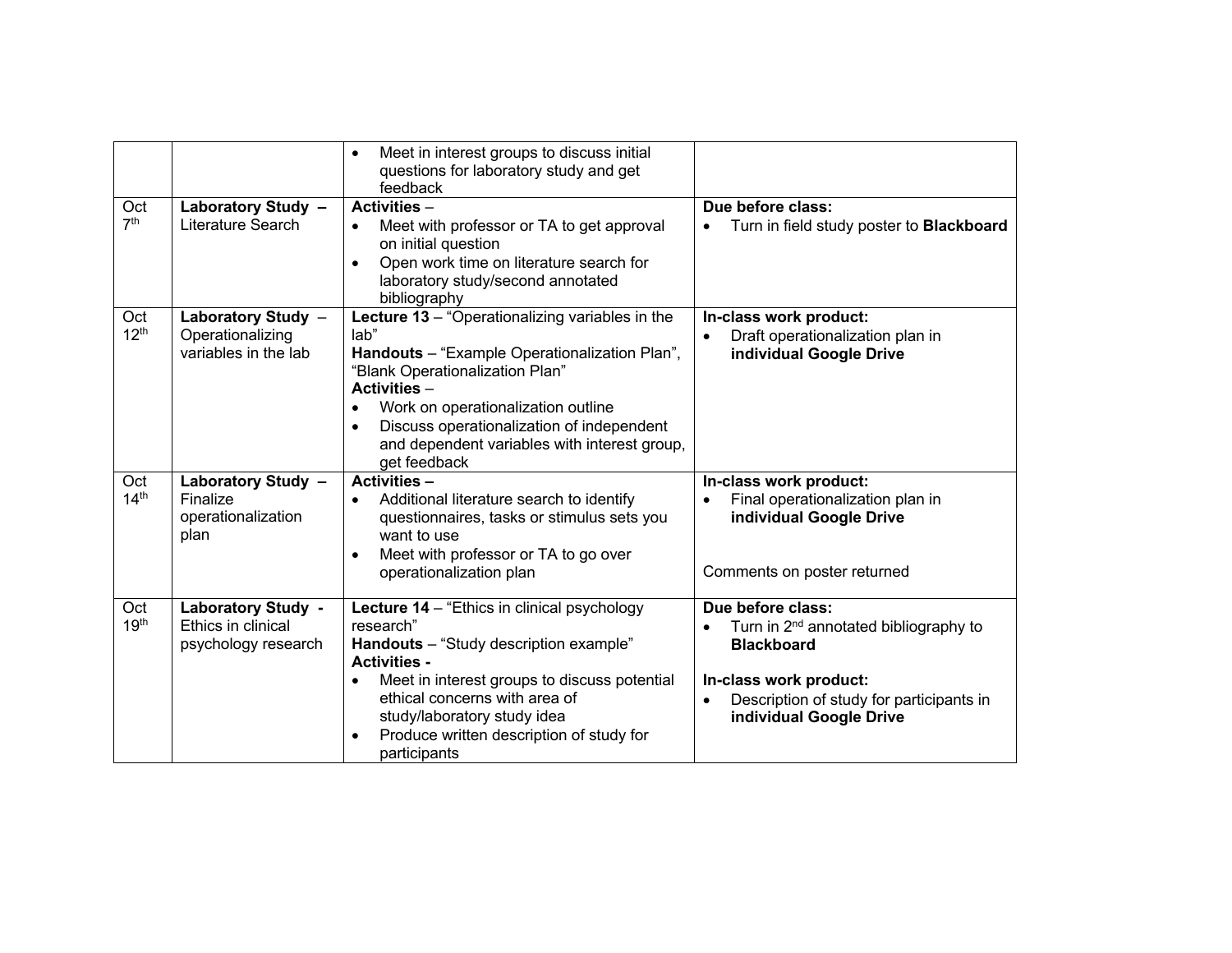| Oct<br>21 <sup>st</sup> | Laboratory Study -<br>Storyboarding your<br>task              | Lecture 15 - "Storyboarding your task"<br>Handout - "Storyboard example"<br><b>Activities</b><br>Do task "storyboard", review with professor<br>or TA                                                                | In-class work product:<br>Storyboard of task in individual<br>Google Drive (picture OK)                                                                                                       |
|-------------------------|---------------------------------------------------------------|----------------------------------------------------------------------------------------------------------------------------------------------------------------------------------------------------------------------|-----------------------------------------------------------------------------------------------------------------------------------------------------------------------------------------------|
| Oct<br>26 <sup>th</sup> | <b>Laboratory Study -</b><br><b>Breather</b>                  | <b>Activities</b><br>Learn more about tasks, see examples<br>$\bullet$<br>Work on identifying stimuli you will use<br>$\bullet$<br>Work on counterbalancing tables<br>$\bullet$<br>Work on accessing needed software |                                                                                                                                                                                               |
| Oct<br>28 <sup>th</sup> | Laboratory Study -<br>Programming your<br>task                | Lecture 16 - "Introduction to OpenSesame"<br><b>Activities -</b><br>Practice programming example task in<br>OpenSesame based on tutorial                                                                             |                                                                                                                                                                                               |
| Nov<br>2 <sub>nd</sub>  | Laboratory Study $-$<br>Programming your<br>task              | <b>Activities</b><br>Start programming your task<br>$\bullet$                                                                                                                                                        | In-class work product:<br>Task so far saved to individual Google<br><b>Drive</b>                                                                                                              |
| Nov<br>4 <sup>th</sup>  | Laboratory Study -<br>Programming your<br>task                | <b>Activities</b><br>Continue programming your task<br>$\bullet$                                                                                                                                                     | In-class work product:<br>Task so far saved to individual Google<br><b>Drive</b>                                                                                                              |
| Nov<br>9 <sup>th</sup>  | Laboratory Study -<br>Programming your<br>task                | <b>Activities</b><br>Finish programming your task<br>$\bullet$<br>Complete your own task 2x to produce<br>$\bullet$<br>sample data                                                                                   | In-class work product:<br>Completed task and sample data saved<br>to individual Google Drive for review<br>by teaching team<br>Comments on 2 <sup>nd</sup> Annotated Bibliography<br>returned |
| Nov<br>11 <sup>th</sup> | Laboratory Study -<br>How to write an<br>introduction section | Lecture 17 - "How to write an introduction<br>section"<br>Handout - "Introduction section example",<br>"Introduction section grading"<br><b>Activities</b>                                                           | Start working on Introduction section, due<br>Nov 23rd<br>Start completing classmate's studies, due<br>Nov 23rd                                                                               |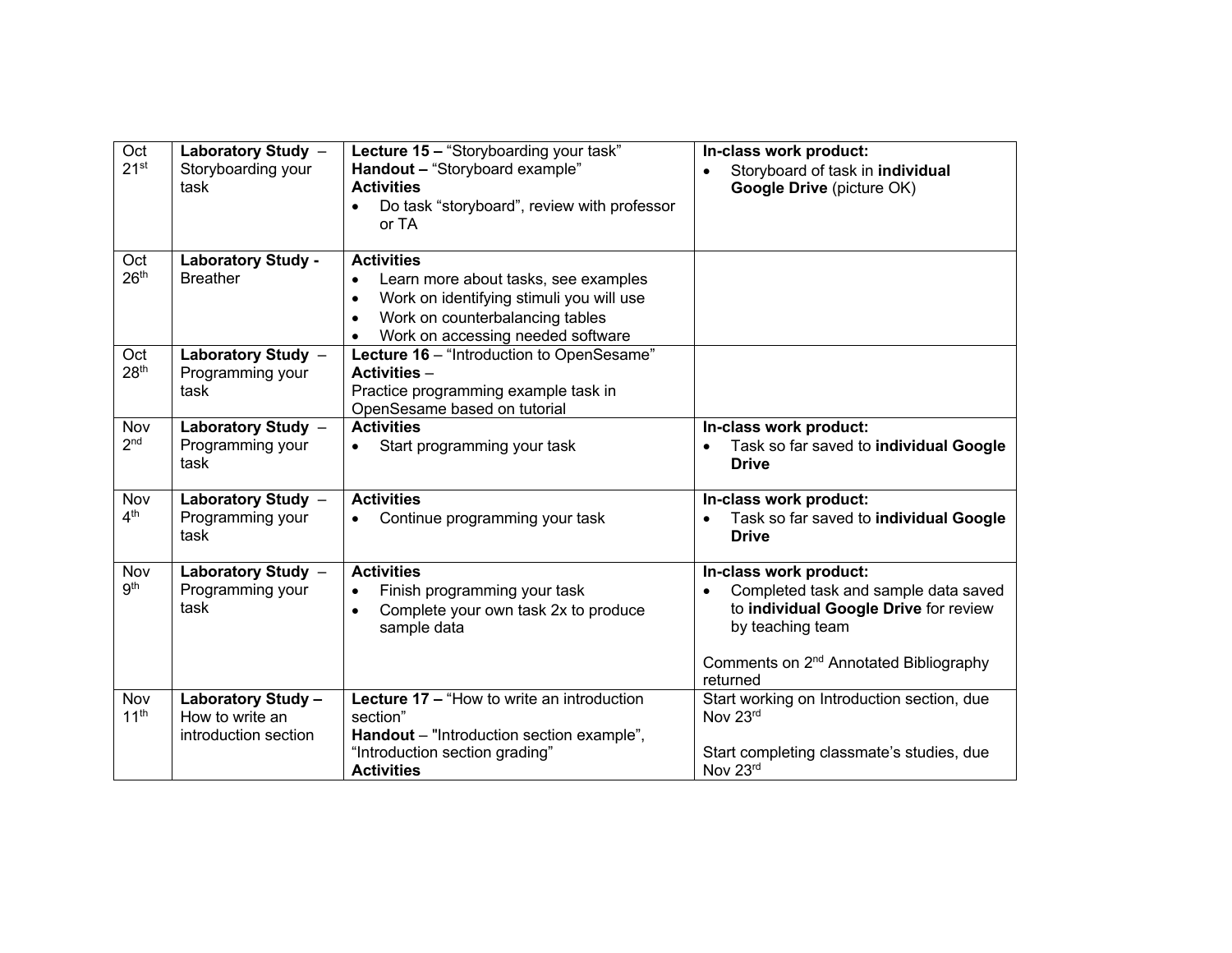| Nov<br>16 <sup>th</sup> | Laboratory Study -<br>How to write a<br>methods section         | Make any needed final changes to task<br>$\bullet$<br>based on review<br>Start working on Introduction section<br>$\bullet$<br>Lecture 18 – "How to write a methods section"<br>Handout - "Methods section example",<br>"Methods section grading"<br><b>Activities</b><br>Start working on Methods section<br>$\bullet$                     | Start working on methods section, due Nov<br>25 <sup>th</sup><br>Continue completing classmate's studies,<br>due Nov 23rd                                                      |
|-------------------------|-----------------------------------------------------------------|---------------------------------------------------------------------------------------------------------------------------------------------------------------------------------------------------------------------------------------------------------------------------------------------------------------------------------------------|--------------------------------------------------------------------------------------------------------------------------------------------------------------------------------|
| Nov<br>18 <sup>th</sup> | Laboratory Study -<br>Data Prep                                 | Continue completing classmate's studies<br>$\bullet$<br>Lecture 19 - "Getting your data ready for<br>analysis"<br>Handout - "R Markdown template"<br><b>Activities</b><br>Meet with professor or TA briefly in groups<br>$\bullet$<br>to review sample data and identify what<br>data preparation steps and analyses you will<br>need to do |                                                                                                                                                                                |
| Nov<br>23 <sup>rd</sup> | Laboratory Study -<br>Data Analysis                             | <b>Activities</b><br>Review R Markdown template with<br>$\bullet$<br>professor or TA at assigned time, start<br>adapting to your sample data                                                                                                                                                                                                | Due by 5pm:<br>Turn in Introduction Draft to<br><b>Blackboard</b><br>Required number of classmate's studies<br>completed                                                       |
| Nov<br>25 <sup>th</sup> | Laboratory Study -<br><b>Results and Data</b><br>Analysis con't | Lecture 20 - "How to write a results section"<br>Handouts - "Results section example",<br>"Results section grading"<br><b>Activities</b><br>Get real data into R, start actual statistical<br>$\bullet$<br>analysis                                                                                                                         | Due by 5pm:<br>Turn in Methods Draft to <b>Blackboard</b><br>$\bullet$<br>In-class work product:<br>Edited R-Markdown in <b>individual</b><br>$\bullet$<br><b>Google Drive</b> |
| Nov<br>30 <sup>th</sup> | Laboratory Study -<br>Discussion and con't<br>Data Analysis     | Lecture 21 - "How to write a discussion<br>section"<br>Handout - "Discussion section example",<br>"Discussion section grading"<br><b>Activities</b>                                                                                                                                                                                         | In-class work product:<br>Edited R-Markdown in individual<br>$\bullet$<br><b>Google Drive</b><br>Comments on Introduction Draft returned                                       |